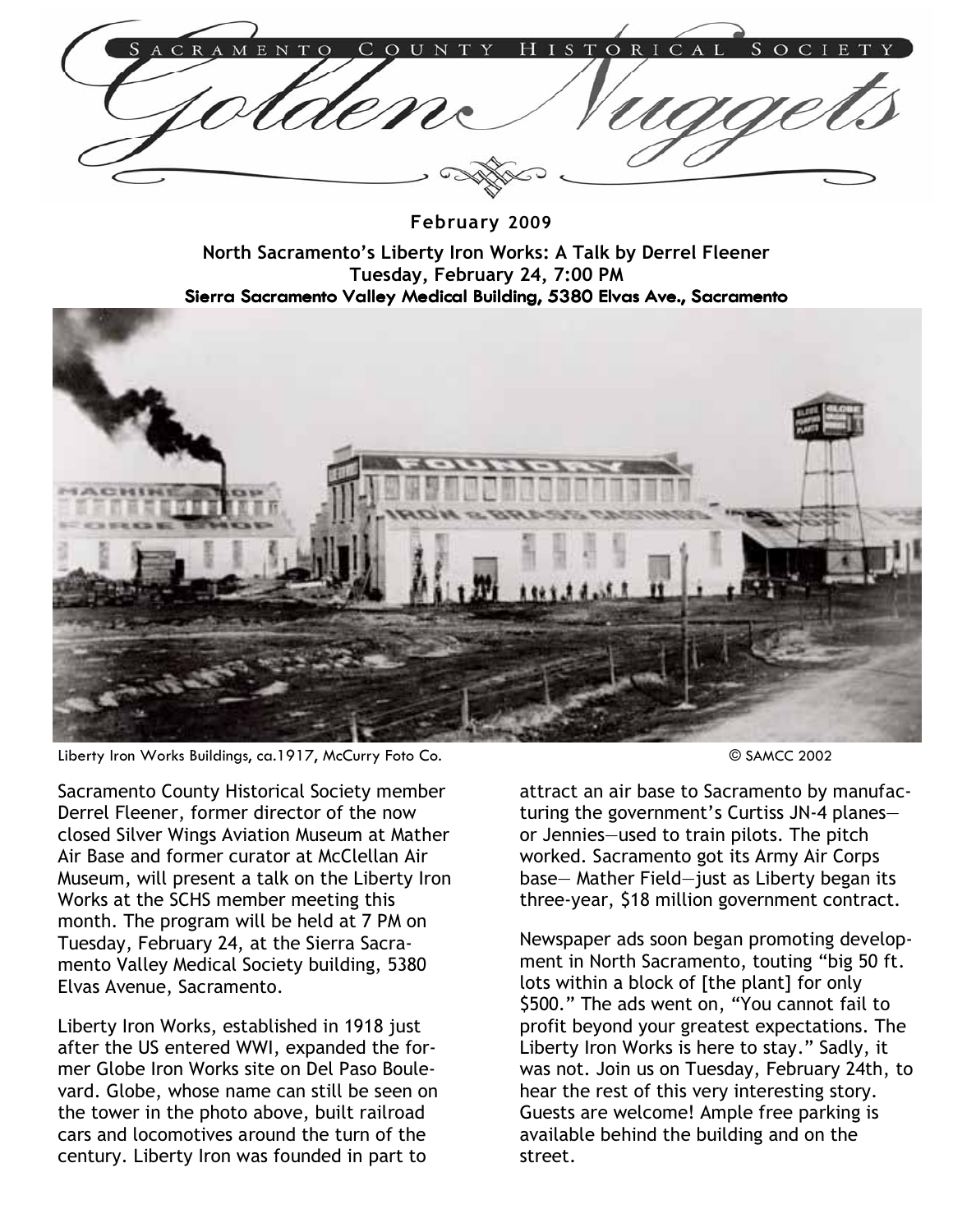#### Key Points in the Black African American California Experience By Clarence Caesar

#### 1844

William Alexander Leidesdorff, an Afro-Caribbean businessman from Yerba Buena, is granted 35,000 acres along the south side of the American River in northeastern Sacramento County by Mexican Governor Micheltorena. Leidesdorff intends to operate a cattle-raising enterprise on the property but he dies in 1848 before his dream of cattle riches is realized.

#### 1848

James Marshall discovers gold in Sutter's Mill in Coloma. Marshall and John Sutter agree to keep his find a secret, but six months later word gets out about the discovery and a rush for the gold fields in Coloma and other parts of the Mother Lode begins.

## 1849

California's Constitutional Convention in Monterey drafts and ratifies the future state's constitution. On the issue of slavery Article I, Section 18 of the newly drafted constitution states: "Neither slavery, nor involuntary servitude, unless for the punishment of crimes, shall ever be tolerated in this state."

A small group of African-American miners establish one of the earliest mining claims in Sacramento County at Negro Bar on the south bank of the American River near what is now Folsom, California. They mine the claim for nearly a year before moving on to nearby sites further north.

Newer claims at Negro Hill and Massachusetts Flat—more permanent in nature—represented some of the first successful mining ventures by African-Americans and other groups. Originally mined by Mormons from nearby Mormon Island, Negro Hill was reworked by an African-American miner named Kelsey from Massachusetts in the fall of 1849, giving the site its name. Mining activity at these sites continued through the late 1850s when the gold and the lure of mining began to diminish. African-Americans and other miners found their way to the growing cities and towns of Northern California.

# 1850

California becomes the nation's 31st state as a result of the Compromise of 1850, entering as a free state.

A small African-American congregation establishes the Colored African Methodist Episcopal (AME) Church in Sacramento in a building on 7th street between G and H streets. Later renamed St. Andrews AME Church, this congregation is the first African-American church established on the Pacific Coast.

The first census of California counts 962 African-Americans in the state, with 240 African-Americans counted in Sacramento County.

## 1850-1854

The California Legislature passes a law banning African-American, Chinese, and Native American testimony in

cases involving Caucasian plaintiffs and defendants. Laws also prohibit African-Americans from voting or going to school with Caucasian children. The laws were eventually removed through the political efforts of African-American organizations such as the Franchise League and the Executive Committee.

## 1855

The first of three statewide Colored Conventions is held at St. Andrews AME Church in Sacramento. They focus on the political and economic well-being of California's African-American communities and plot strategies for the removal of unjust laws in the state. Two other conventions would be held later in Sacramento (1856) and San Francisco (1857). The state's first African-American newspaper, the Mirror of the Times (San Francisco) was established in 1856 as a result of the first convention.

# 1857

Archy Lee, a fugitive slave, is brought to trial in California's most celebrated fugitive slave case. California's courts later free Lee when it is shown that his master



illegally hired him out to others in California for over a year. State law prohibited extended stays in California by slaves and their masters. This case is similar in many respects to the Dred Scott case that was heard by the U.S. Supreme Court in at the same time.

Lee later moves to British Columbia, where he resides for a number of years, but in time returns to Sacramento. The Sacramento

Heyday Books ©2008 Daily Union in November 1873 reported, "Archy Lee was found buried in the sand, with only his head exposed, in the marshlands of Sacramento. He was ill and claimed to have buried himself thus to keep warm. He was taken to the hospital where he died."

## 1858

Many African-Americans leave California for the gold fields along the Fraser River in British Columbia, Canada. The exodus is caused in part by the frustration of many African-American Californians trying to overturn unjust testimony and suffrage laws passed earlier by the California Legislature. New legislative proposals limiting African-American and Chinese immigration into the state also hasten the urge to move elsewhere.

An invitation from Provincial Governor James Douglas to African-American migrants to settle British Columbia provides added incentive to leave California. For many, the stay in British Columbia is short. Many of the same problems associated with racism and social inequality in California appear in British Columbia. Many African-American migrants eventually return to the United States after the end of the Civil War. Slightly expanded version online at the California Department of Education Instructional Materials web pages, History/Social Sciences. -Editor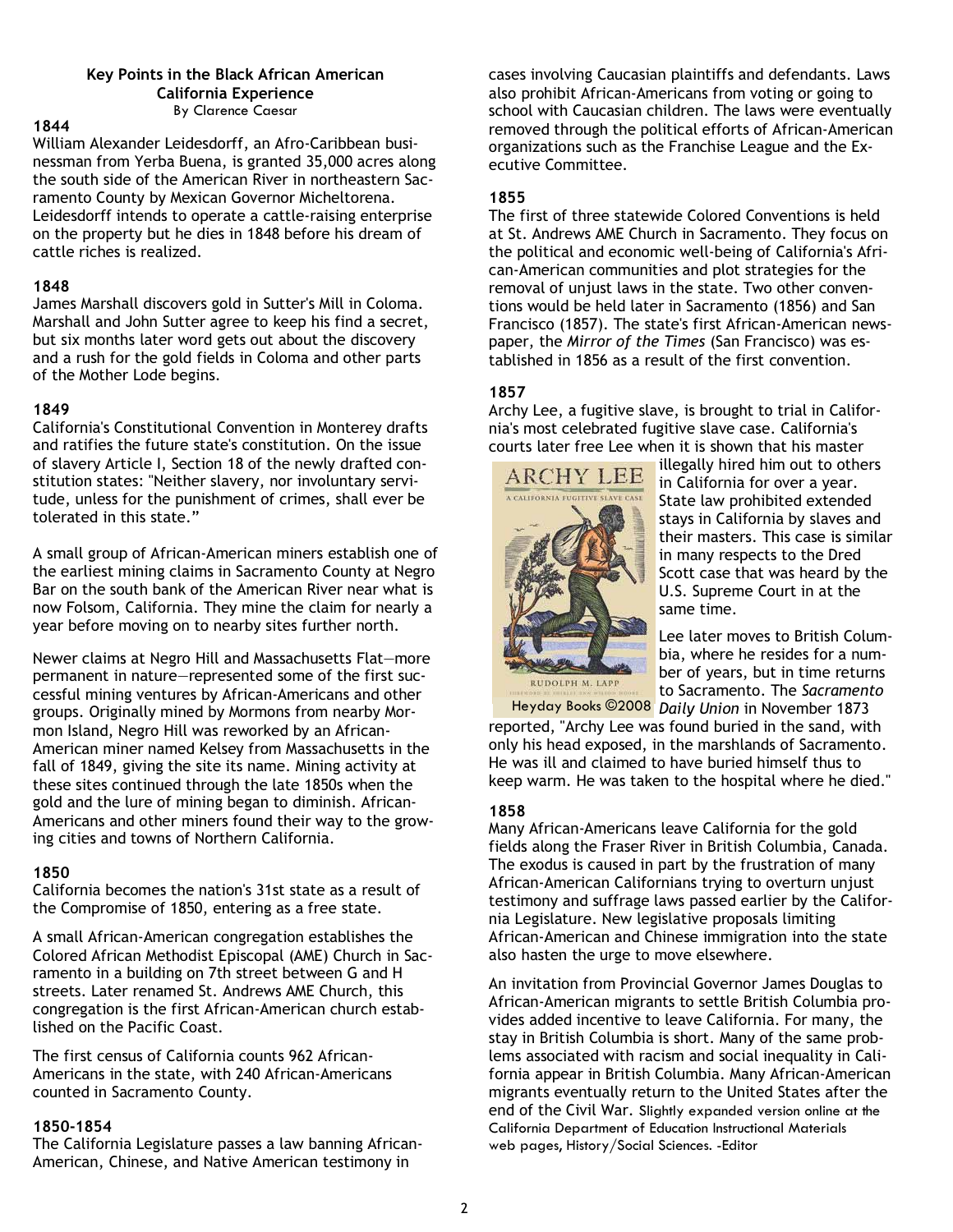SAMCC Photo Collection Event Launches Fairytale Town 50th Year



Farmer Brown's Barn, August 30, 1959, Opening Day at Fairy Tale Town. SAMCC

#### By Annette Kassis

In 1955 members of the Sacramento Junior League began working with the City of Sacramento to plan and raise funds for a "children's dream land" in William Land Park. The result, the 2.5 acre Fairytale Town, opened its Troll Bridge entrance on August 29, 1959. Now celebrating its 50<sup>th</sup> anniversary, Fairytale Town has partnered with the Sacramento Archives and Museum Collection Center (SAMCC) for a special Faces & Places of Sacramento photo collection event to kick-off the anniversary season on Saturday, March 7, from 10 AM to 3 PM. Admission to the park will be free for individuals bringing photos or memorabilia of family outings at the park to be copied on the spot.

Faces & Places of Sacramento is an ongoing SAMCC project documenting daily lives and historical, political, and cultural life of the Sacramento region. "This is the first event we've done for Faces & Places that is focused on Sacramentans' experiences of a specific place," said SAMCC manager Marcia Eymann.

"Fairytale Town is a physical representation of Sacramento's Baby Boomers. Thanks in large part to the McClellan, Mather, and Army Signal Depot military installations, Sacramento experienced steady job and population growth. during the Cold War era. The idea for Fairytale Town was, in part, a response to our own Baby Boom."

At the collection event, a professional photographer will record the snapshots. SAMCC will archive the copies and participants will keep their originals. Those who wish to participate are encouraged to call SAMCC at 916-264-7073 for a reservation time, but walk-ins are welcome. Fairytale Town is located at 3901 Land Park Drive in Sacramento.



Carolyn Hamm, Anita Jensen, and Richard Cameron, in costume, along the Crooked Mile. Aug. 23, 1959. SAMCC

Sacramento County History Day 2009 Individuals in History: Actions & Legacies

> Saturday, March 7th 8 AM to 5 PM

American River College Cafeteria/Davies Hall/Ranch House & Gymnasium Open to the public

Volunteers needed to judge and serve in many other capacities for this annual nationwide student history competition.

> Phone for info: 916-868-1049 www.sachistoryday.org

Ballot Enclosed for SCHS Board Elections Please Return by Monday, February 23